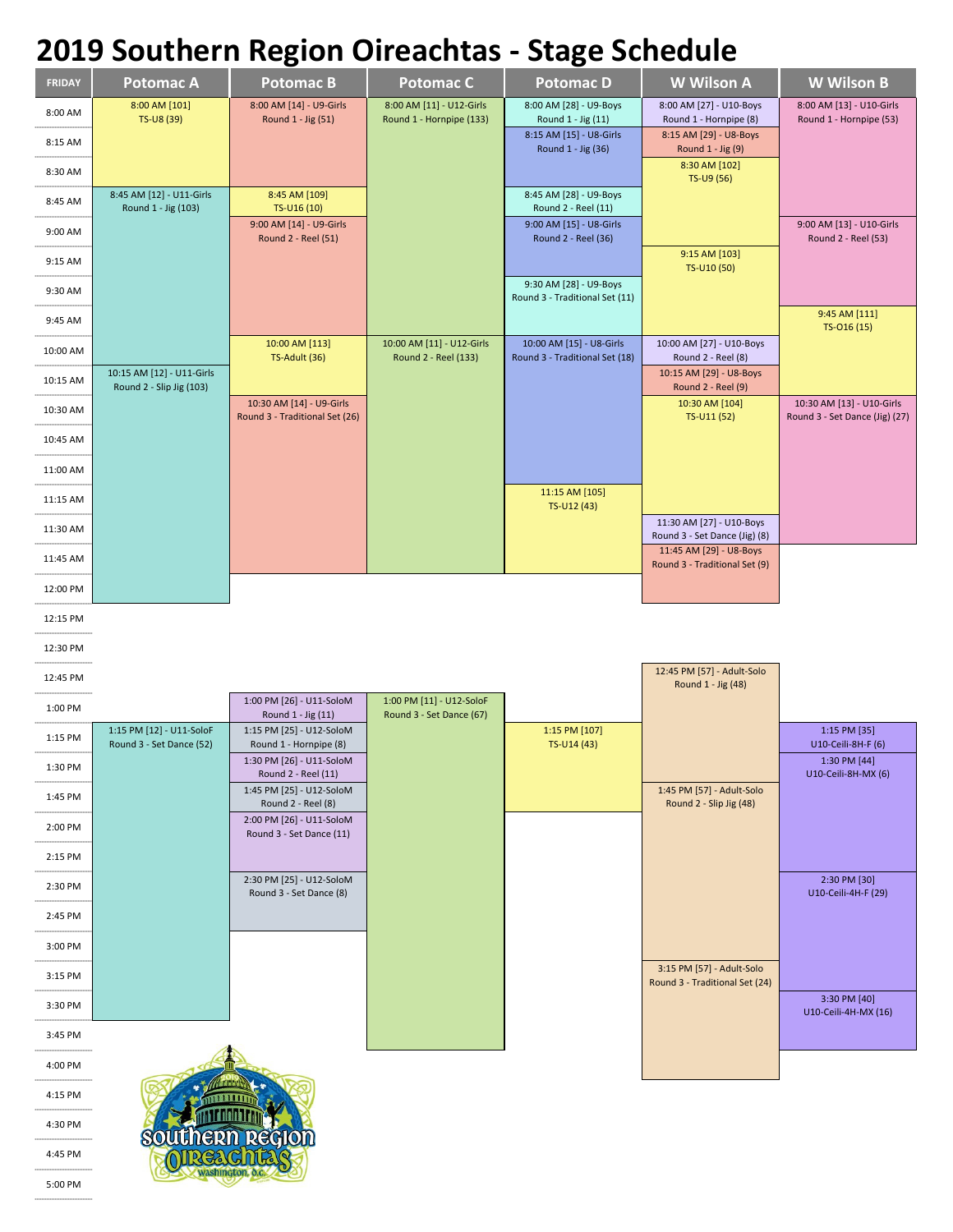## **2019 Southern Region Oireachtas - Stage Schedule**

|                 |                                                      | $\tilde{\phantom{a}}$                       |                                                       | $\tilde{\phantom{a}}$                                 |                                                    |                                                       |
|-----------------|------------------------------------------------------|---------------------------------------------|-------------------------------------------------------|-------------------------------------------------------|----------------------------------------------------|-------------------------------------------------------|
| <b>SATURDAY</b> | <b>Potomac A</b>                                     | <b>Potomac B</b>                            | <b>Potomac C</b>                                      | <b>Potomac D</b>                                      | <b>W</b> Wilson A                                  | <b>W</b> Wilson B                                     |
| 8:00 AM         | 8:00 AM [3] - U20-Ladies<br>Round 1 - Hornpipe (20)  | 8:00 AM [42]<br>U15-Ceili-4H-MX (25)        | 8:00 AM [5] - U18-Ladies<br>Round 1 - Hornpipe (66)   | 8:00 AM [2] - U22-Ladies<br>Round 1 - Jig (23)        | 8:00 AM [16] - O20-Men<br>Round 1 - Hornpipe (13)  | 8:00 AM [4] - U19-Ladies<br>Round 1 - Jig (26)        |
| 8:15 AM         |                                                      |                                             |                                                       |                                                       | 8:00 AM [18] - U19-Men<br>Round 1 - Jig (4)        |                                                       |
| 8:30 AM         |                                                      |                                             |                                                       |                                                       | 8:00 AM [19] - U18-Men<br>Round 1 - Hornpipe (7)   |                                                       |
| 8:45 AM         | 8:45 AM [3] - U20-Ladies<br>Round 2 - Reel (20)      | 8:45 AM [46]<br>U15-Ceili-8H-MX (12)        |                                                       | 8:45 AM [2] - U22-Ladies<br>Round 2 - Slip Jig (23)   | 8:45 AM [16] - O20-Men<br>Round 2 - Reel (13)      | 8:45 AM [4] - U19-Ladies<br>Round 2 - Slip Jig (26)   |
| 9:00 AM         |                                                      |                                             | 9:30 AM [5] - U18-Ladies<br>Round 2 - Reel (66)       |                                                       | 8:45 AM [18] - U19-Men<br>Round 2 - Reel (4)       |                                                       |
| 9:15 AM         |                                                      |                                             |                                                       | 9:15 AM [48]<br>Adult-Ceili-4H-Ladies (21)            | 8:45 AM [19] - U18-Men<br>Round 2 - Reel (7)       |                                                       |
| 9:30 AM         | 9:30 AM [3] - U20-Ladies<br>Round 3 - Set Dance (20) | 9:30 AM [37]<br>U15-Ceili-8H-Girls (25)     |                                                       |                                                       | 9:30 AM [16] - O20-Men<br>Round 3 - Set Dance (13) | 9:30 AM [45]<br>U12-Ceili-8H-MX (9)                   |
| 9:45 AM         |                                                      |                                             |                                                       |                                                       | 9:30 AM [18] - U19-Men<br>Round 3 - Set Dance (4)  |                                                       |
| 10:00 AM        |                                                      |                                             |                                                       | 10:00 AM [2] - U22-Ladies<br>Round 3 - Set Dance (12) | 9:30 AM [19] - U18-Men<br>Round 3 - Set Dance (7)  |                                                       |
| 10:15 AM        |                                                      |                                             |                                                       |                                                       |                                                    | 10:15 AM [4] - U19-Ladies<br>Round 3 - Set Dance (13) |
| 10:30 AM        |                                                      |                                             | 10:30 AM [50]<br>Adult-Ceili-8H-Girls (7)             |                                                       |                                                    |                                                       |
| 10:45 AM        |                                                      |                                             |                                                       |                                                       |                                                    |                                                       |
| 11:00 AM        |                                                      | 11:00 AM [32B]<br>U15-Ceili-4H-Girls-B (34) |                                                       |                                                       | 11:00 AM [32A]<br>U15-Ceili-4H-Girls-A (35)        |                                                       |
| 11:15 AM        |                                                      |                                             |                                                       |                                                       |                                                    |                                                       |
| 11:30 AM        |                                                      |                                             | 11:30 AM [5] - U18-Ladies<br>Round 3 - Set Dance (33) |                                                       |                                                    |                                                       |
| 11:45 AM        |                                                      |                                             |                                                       |                                                       |                                                    | 11:45 AM [49]<br>Adult-Ceili-4H-MX (5)                |
| 12:00 PM        | 12:00 PM [31]<br>U12-Ceili-4H-Girls (47)             |                                             |                                                       |                                                       |                                                    | 12:00 PM [51]<br>Adult-Ceili-8H-MX (3)                |
| 12:15 PM        |                                                      |                                             |                                                       |                                                       |                                                    |                                                       |
| 12:30 PM        |                                                      |                                             |                                                       |                                                       |                                                    |                                                       |
| 12:45 PM        |                                                      |                                             |                                                       | 12:45 PM [38]<br>U18-Ceili-8H-Girls (17)              |                                                    |                                                       |
| 1:00 PM         |                                                      |                                             |                                                       |                                                       |                                                    |                                                       |
| 1:15 PM         | 1:15 PM [36]<br>U12-Ceili-8H-Girls (19)              |                                             |                                                       |                                                       |                                                    |                                                       |
| 1:30 PM         |                                                      |                                             |                                                       |                                                       |                                                    |                                                       |
| 1:45 PM         |                                                      |                                             | 1:45 PM [33B]<br>O15-Ceili-4H-Girls-B (30)            | 1:45 PM [33A]<br>O15-Ceili-4H-Girls-A (30)            |                                                    |                                                       |
| 2:00 PM         |                                                      |                                             |                                                       |                                                       |                                                    |                                                       |
| 2:15 PM         |                                                      |                                             |                                                       |                                                       |                                                    |                                                       |
| 2:30 PM         | 2:30 PM [41]<br>U12-Ceili-4H-MX (19)                 |                                             | 2:30 PM [52]<br>College Ceili (2)                     | 2:30 PM [47]<br>015-Ceili-8H-MX (12)                  |                                                    |                                                       |
| 2:45 PM         |                                                      |                                             |                                                       |                                                       |                                                    |                                                       |
| 3:00 PM         |                                                      |                                             |                                                       |                                                       |                                                    |                                                       |
| 3:15 PM         | 3:15 PM [53]<br>$U12$ -Cho $(1)$                     |                                             |                                                       | 3:15 PM [43]<br>O15-Ceili-4H-MX (26)                  |                                                    |                                                       |
| 3:30 PM         |                                                      |                                             |                                                       |                                                       |                                                    |                                                       |
| 3:45 PM         |                                                      |                                             |                                                       |                                                       |                                                    |                                                       |
| 4:00 PM         |                                                      |                                             |                                                       |                                                       |                                                    |                                                       |
| 4:15 PM         | 4:15 PM [56]<br>Drama (3)                            |                                             |                                                       | 4:15 PM [39]<br>O18-Ceili-8H-Ladies (6)               |                                                    | <b>Region</b>                                         |
| 4:30 PM         |                                                      |                                             |                                                       |                                                       |                                                    |                                                       |
| 4:45 PM         |                                                      |                                             |                                                       |                                                       |                                                    |                                                       |
| 5:00 PM         |                                                      |                                             |                                                       |                                                       |                                                    |                                                       |